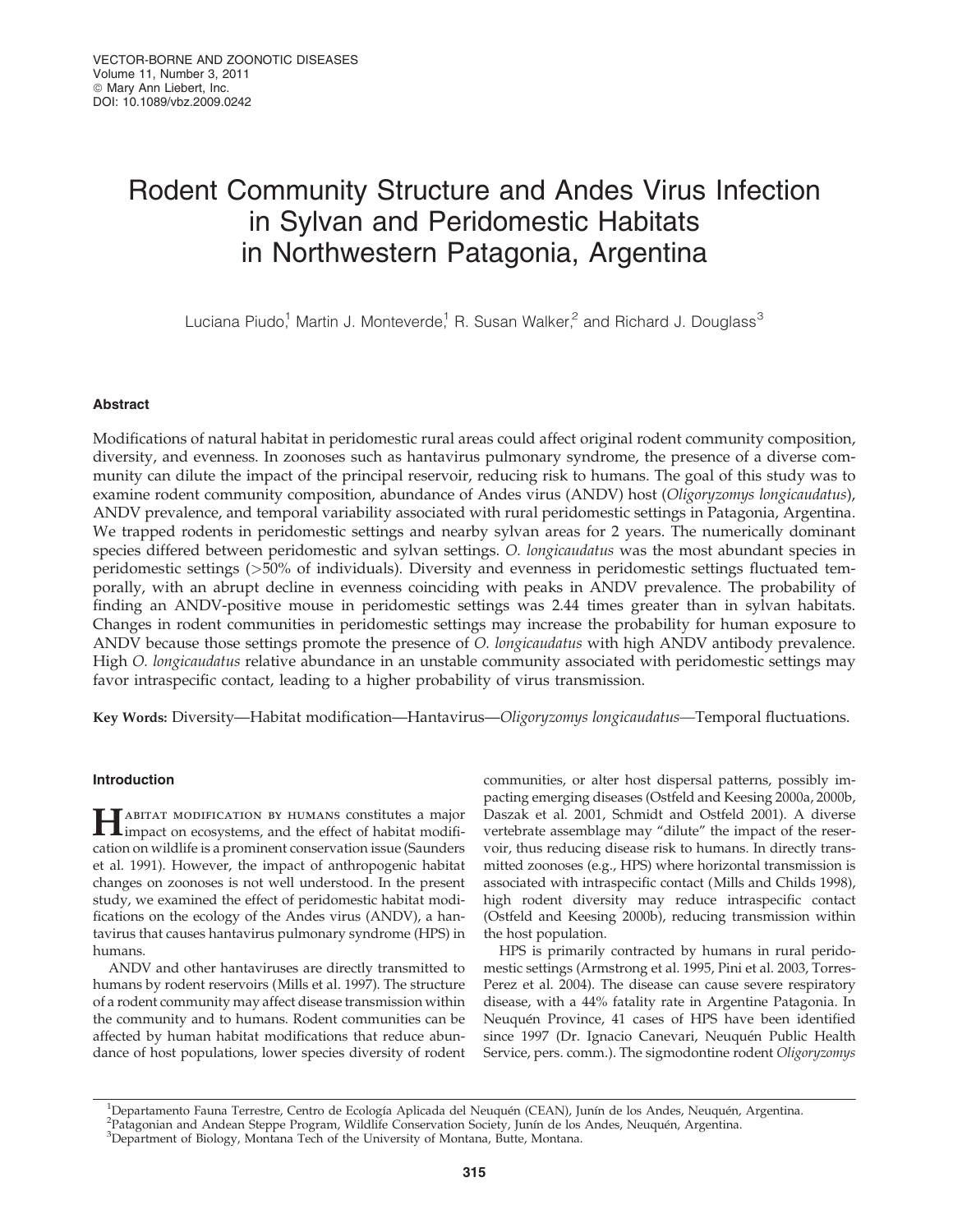longicaudatus is the reservoir for the ANDV in Neuquén (Lopez et al. 1996, Levis et al. 1998, Murua 1998). Three other species have been found to have antibodies against ANDV (antibody positive) in Argentina: Abrothrix longipilis, Abrothrix olivaceus, Loxodontomys micropus (Cantoni et al. 2001, Piudo et al. 2005). There are no reports of these species transmitting ANDV to humans. The primary host occurs in a broad range of habitats including forests (Pearson 1982), the ecotone between forests and shrublands (Guthmann et al. 1997), and steppe (Corley et al. 1995, Monjeau et al. 1997, Piudo et al. 2005). In Neuquén, O. longicaudatus is found in peridomestic settings in all ecoregions except for the high Andean steppe (Piudo et al. 2005). O. longicaudatus is highly mobile (Kelt et al. 1994, Murua et al. 1996), with home ranges that are, in many cases, twice the size of those of sympatric species such as A. olivaceus (González et al. 2000).

Rural peridomestic settings have several effects on rodent habitat. Compared with adjacent sylvan areas, temperature and humidity are moderate and less seasonally variable in buildings (houses, woodsheds, and barns) found in these settings. In addition, rodent food supply is less seasonal, readily available, and often continuously abundant in peridomestic settings compared with sylvan areas. Rodent control (snap-traps and toxic baits) is frequently attempted in and around buildings, but is only effective when structures are rodent proofed, preventing the entrance of new rodents (Glass et al. 1997). Otherwise, rodents that are removed from these structures are quickly replaced by individuals dispersing from nearby sylvan areas (Calisher et al. 1999, Douglass et al. 2003). Differences in environmental conditions and food availability, as well as rodent control in peridomestic settings, may alter the rodent community associated with the original sylvan environment.

We examined rodent community composition, abundance, and temporal variability associated with rural peridomestic settings in northwestern Patagonia, Argentina. We hypothesize that the peridomestic habitat favors O. longicaudatus, as human modification of natural habitats and removal of rodents from peridomestic rural settings increase the abundance of species with high dispersal ability, such as O. longicaudatus. At the same time, abundance of less-mobile species and species more sensitive to disturbance decreases, thus altering diversity and evenness of the rodent community. These alterations in the rodent community may increase the transmission of ANDV among host rodents by increasing intraspecific contact. Therefore, we further hypothesize that peridomestic settings favor the presence of rodents infected with ANDV.

Most studies of multispecies effects on the ecology of hantaviruses focus on the effects of spatial variability on diversity/transmission (Ruedas et al. 2004, Mills 2005, Suzan et al. 2009). However, temporal variation in ecological processes can also influence ecological/transmission patterns (Mengue and Olson 1990). In the present study, we examined both spatial and temporal patterns of variability within the rodent community and ANDV transmission.

## Materials and Methods

#### Study sites

We established three study sites in Neuquén Province, Argentina. Each study site contained both a sylvan and adjacent peridomestic setting. Paraje El Contra (CONTRA: south shore of Huechulafquen Lake,  $39^{\circ}$  46' 47.1" S, 71° 22'  $8.8''$  W,  $938$  m.a.s.l.) is in the subantarctic forest and is comprised of radal (Lomatia hirsuta), cypress (Austrocedrus chilensis), and an understory of dry bamboo (Chusquea culeou) and michay (Berberis darwini). Paraje San Cabao (SC: 39° 54'  $20.7^{\prime}$  S,  $71^{\circ}$  07' 51.2'' W, 814 m.a.s.l.) is in the patagonian steppe and is comprised of a homogeneous matrix of neneos (Mulinum spinosum), sweet bunchgrass (Festuca sp. and Stipa sp.), and groundsel (Senecio sp.). Villa La Angostura (VLA: 40° 44' 47.7<sup> $\sigma$ </sup> S, 71 $\degree$  35 $\degree$  20.1 $\degree$  W, 961 m.a.s.l.) is in the subantarctic forest, dominated by coihue (Notophagus dombeyi) and with an understory of green bamboo (C. culeou), wild rose (Rosa rubiginosa), ñire (Nothofagus antarctica), radal (L. hirsuta), and Berberis sp.

At each study site, peridomestic settings were located  $\sim$ 300 m from the sylvan settings. All peridomestic settings included storage buildings, vegetable gardens, henhouses, and covered corrals. Structures were constructed of wooden planks, or brick and concrete, and were not rodent proofed. Most buildings were used by people on a daily basis, although some storage buildings were entered only irregularly.

## **Trapping**

We trapped simultaneously in peridomestic and nearby sylvan settings at each site. Trapping was carried out for three consecutive nights, every month, between February 2003 and December 2004, with the exception of July 2004 at CONTRA, when trapping was not possible because of deep snow. In each sylvan setting, we placed one  $10\times10$  grid consisting of 100 Sherman live traps at 10-m intervals. Traps were baited with rolled oats, bovine fat, and vanilla extract, with cotton bedding added during cold seasons. At the peridomestic settings, traps were set inside buildings and around perimeters of buildings. The number of traps placed depended on the size of buildings and perimeter areas, but was sufficient to assure that there were always traps available (CONTRA  $=$  34,  $SC = 32$ , and  $VLA = 25$ ). The number of traps at each site remained constant throughout the study. Traps from all buildings for each site were treated as a group for the analysis.

Captured rodents were identified to species and permanently marked with uniquely numbered ear tags (National Band and Tag Co., Newport, KY). Blood samples for antibody testing were obtained from the retroorbital sinus of each rodent, using a heparinized capillary tube. Individuals were bled only once during a monthly trapping session. Blood samples were placed in cryovials and frozen until they were tested for antibodies against ANDV in rodent blood serum samples using an enzyme-linked immunosorbent assay (ELISA) (Feldmann et al. 1993) as described by Padula et al.  $(2000).$ 

Captured rodents were weighed and classified as adult, subadult, or juvenile according to body mass and breeding condition (males: testes scrotal or abdominal; females: nonperforate, perforate vagina, pregnant, and/or lactating) (Meserve and Le Boulenge´ 1987, Guthmann et al. 1997). Individuals captured in sylvan settings were released at the site of capture. Rodents captured in peridomestic settings were subjected to the same handling procedures, but were then sacrificed by cervical dislocation. Handling of rodents followed the guidelines described by Mills et al. (1995).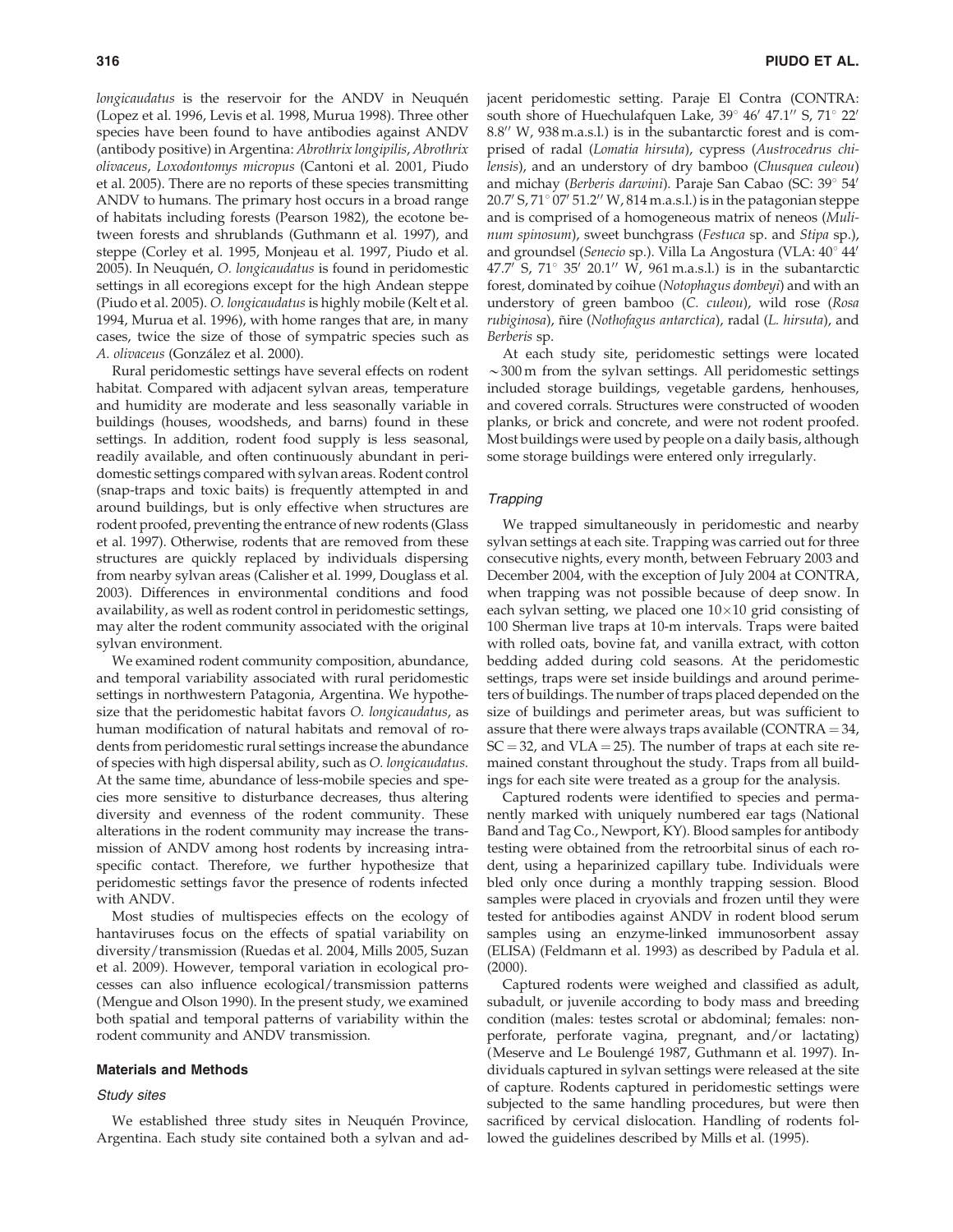## RODENT COMMUNITIES IN PERIDOMESTIC HABITATS **SUMMANITY COMMUNITIES IN PERIDOMESTIC** HABITATS

In our absence, the human inhabitants at each study site continuously removed rodents from peridomestic settings by snap trapping. Despite these removal efforts, the continuous presence of rodents was evident.

#### Data analysis

We compared total capture frequencies of the most abundant species in peridomestic versus sylvan settings at each site using chi-square analysis (Zar 1996). We did not include lesscommon species in this analysis, to avoid violating chi-square test assumptions concerning minimum expected numbers. O. longicaudatus, A. olivaceus, and A. longipilis were the species compared between settings at CONTRA and VLA, and O. longicaudatus, Eligmodontia morgani, Akodon iniscatus, and Reithrodon auritus at SC.

We estimated species diversity  $(H)$  using the conversion of Shannon-Wiener entropy index to true diversity  $[H =$  $\exp(-\sum p_i \ln p_i)$ ] (Jost 2006), where  $p_i$  is the proportion of the total sample belonging to the ith species. We quantified evenness  $(I)$  as  $[H/ln(Richness)]$  and defined richness as the number of species. We compared average diversity in sylvan and peridomestic settings using a t-test (Zar 1996). We compared temporal fluctuation in species diversity and evenness between peridomestic and sylvan settings with a sign test for two related samples (Daniel 1978). Coefficients of variation (CV) for diversity and evenness indices (Zar 1996) were estimated for peridomestic and sylvan settings of all sites combined over all sampling periods. We expressed abundance as the number of individuals of each species captured per trapping period. Time series cross-correlation analysis was used to determine relationships among ANDV prevalence as well as number of antibody-positive individuals and species diversity as well as evenness at different times. Only the sites where antibody-positive *O. longicaudatus* were present at  $>3$ months were used for the analysis. We estimated odds ratios for antibody status with a binomial logistic model (Infostat 2009).

## **Results**

#### Rodent communities

Between January 2003 and December 2004, we captured 343 individuals of 14 species in 6375 trap-nights (TN) (5.4 ind./100 TN) in peridomestic settings. During the same time period, we captured 1020 individuals of 13 species in sylvan habitats in 20,700 TN (4.9 ind./100 TN).

Although some species were present at all study sites, many occurred at only one or two of our sites. The three species reported to have antibodies against ANDV in this region, O. longicaudatus, A. olivaceus, and A. longipilis, were the only species captured in peridomestic settings at all three study sites. These three species accounted for over 87% of all individuals captured (Fig. 1). O. longicaudatus was the most abundant species in peridomestic settings, comprising 50% of the total individuals, whereas in sylvan settings they accounted for <22% of rodents captured.

Rodent communities varied among and within the three sites. We found significant differences in the numerically dominant species between peridomestic and sylvan settings for all sites combined ( $\chi^2$  = 187.77, p < 0.001) and for each of the three sites separately (CONTRA:  $\chi^2$  = 62.7, p < 0.001; SC:



FIG. 1. Species ranked from most to least abundant (highest to lowest log of the abundance of each species  $[n_i]$ ) for rodents captured in sylvan and peridomestic settings in northwestern Patagonia, Argentina, from 2003 through 2004. Em, Eligmodontia morgani; Ao, Abrothrix olivaceus; Ol, Oligorizomys longicaudatus; Al, Abrothrix longipilis; Ai, Akodon iniscatus; Ra, Reithrodon auritus; Gv, Geoxus valdivianus; Chm, Chelemys macronix; Ne, unidentified species; Ct, Ctenomys sp; Pd, Phyllotis darwini; It, Irenomys tarsalis; Rn, Rattus norvegicus; Mm, Mus musculus; Rr, Rattus rattus; Lm, Loxodontomys micropus; Ax, Abrothrix xanthorhinus; Cm, Calomys musculinus. \*Statistically different peridomestic  $(H_p)$  and sylvan diversity  $(H_s)$ ;  $p < 0.001$ .

 $\chi^2$  = 239.4, p < 0.001; VLA:  $\chi^2$  = 10.6, p = 0.014). Diversity (Fig. 2a) and evenness (Fig. 2b) fluctuated over time in all peridomestic settings combined  $(CV_{(H)} = 0.83; CV_{(J)} = 0.69)$ , but remained more stable in sylvan settings  $(CV_{(H)} = 0.31;$  $CV_{(1)} = 0.37$ ). Species diversity over time was greater in sylvan than in peridomestic settings  $(Z = 3.75, p < 0.001)$  (Fig. 2a). Average monthly diversity for the entire study was also significantly lower in peridomestic settings  $(t_{(42)} = 5.21,$  $p < 0.001$ ) (Fig. 1). Evenness in peridomestic settings was not consistently different from that in sylvan settings over time  $(Z = 0.21, p = 0.831)$  (Fig. 2b).

## Temporal variation in O. longicaudatus abundance and ANDV antibodies

At CONTRA, O. longicaudatus was present in most sampling periods in both peridomestic and sylvan settings (Fig. 3a, b). Peaks in total community abundance (all species combined) occurred in winter 2003 (from June to August/ September) and in April 2004 in both settings. These peaks in abundance coincided with peaks in abundance of O. longicaudatus and two pulses in antibody prevalence (July to October 2003 and April to May 2004) in the peridomestic setting (Fig. 3a). O. longicaudatus was the most abundant species captured at the CONTRA peridomestic settings (50%–81% total captures), whereas in sylvan settings it was never the most abundant species (<45% of total captures) (Fig. 3a, b). In the sylvan setting, ANDV antibodies within rodent populations appeared intermittently and prevalence was more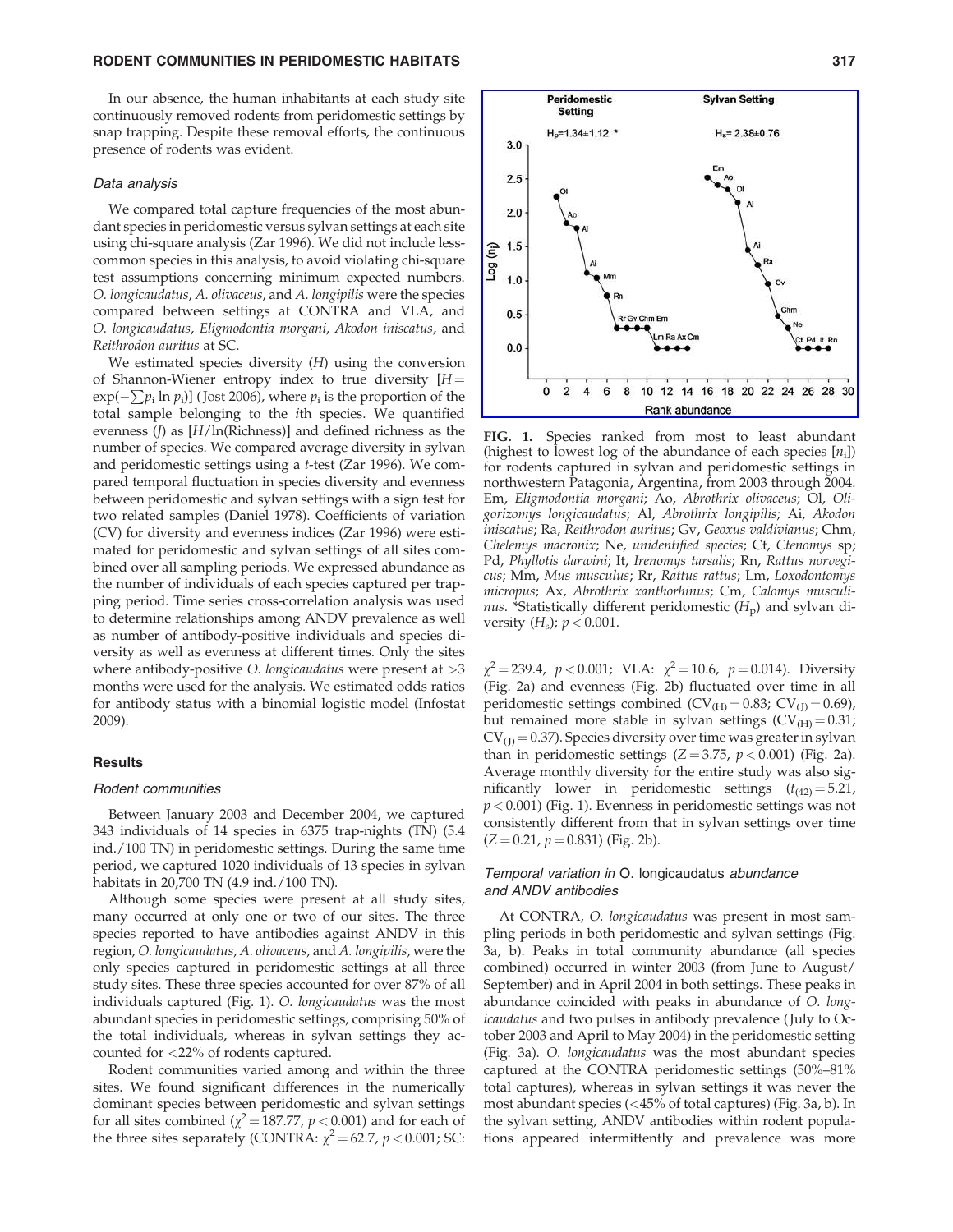

FIG. 2. Temporal fluctuation in average rodent diversity  $(H)$  (a) and average rodent evenness  $(J)$  (b) in sylvan and peridomestic settings. Data were averaged for the three sites located in Neuquén, northwestern Patagonia, Argentina, during 2003 and 2004.

evenly distributed among the ANDV antibody-positive species, O. longicaudatus, A. longipilis, and A. olivaceus, than in peridomestic setting (Table 1). Except for one, A. olivaceus, all rodents positive for ANDV antibodies in peridomestic setting were O. longicaudatus (Table 1).

Although species composition at VLA was similar to CONTRA, overall abundance at VLA was less than half of that at CONTRA (Fig. 3a–d). In the sylvan setting, total community abundance reached its maximum value in May 2003 and remained relatively constant until April 2004, when it decreased until August 2004 (Fig. 3c, d). O. longicaudatus was present during all seasons in the peridomestic setting, except winter 2004 (June to August), and it was the most abundant species during 5 months (>60% of total captures) (Fig. 3c). An A. longipilis that was trapped during March 2003 (Table 1) was the only antibody-positive mouse captured in the VLA peridomestic setting. In the sylvan setting, O. longicaudatus was always present and was the most abundant species (>50% of total captures) during winter 2003 ( July and August 2003) and September and October 2004 (Fig. 3d). In the sylvan setting, ANDV antibody-positive rodents, mostly O. longicaudatus, were present during May 2003 and from September to December 2004 (Table 1).

Although O. longicaudatus was not captured in the sylvan setting at SC, it was present in the peridomestic setting in 12 of 23 months sampled, whereas other species such as Mus musculus and A. olivaceus were only captured during 8 months of the study (Fig. 3e, f). Moreover, O. longicaudatus was the most abundant species in this setting (>50% of the captures) during 6 months (Fig. 3e). An antibody-positive O. longicaudatus was present in the peridomestic setting at SC during June 2003 (Table 1).

## Sylvan versus peridomestic prevalence of ANDV antibodies

We tested 1584 blood samples for ANDV antibodies from all individuals (with the exception of murid species) captured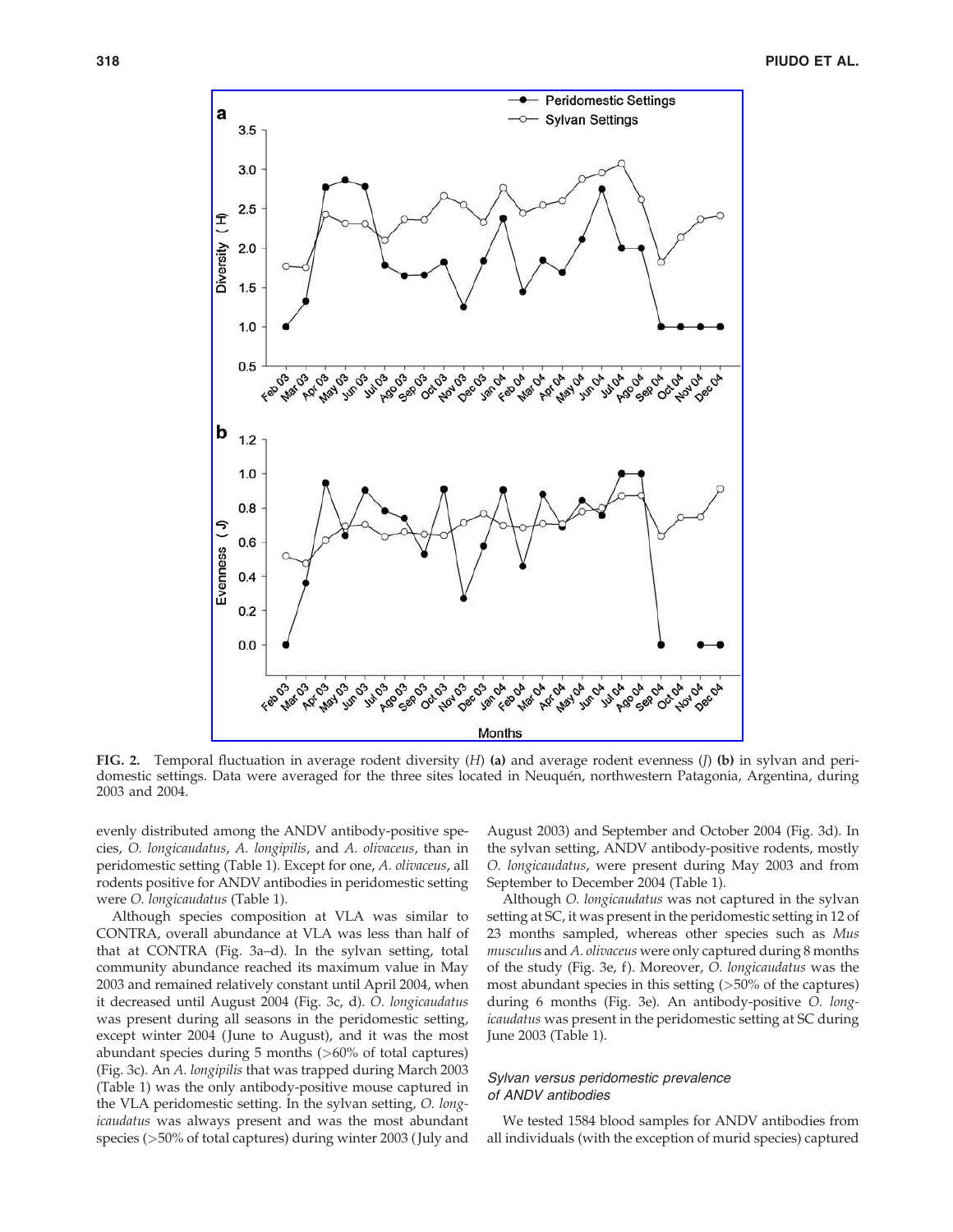

FIG. 3. Monthly variation in rodent abundance (bars) and total Andes virus antibody prevalence % (line) from February 2003 to December 2004, expressed as number of captures in peridomestic and sylvan settings of (a, b) Pje el Contra (CONTRA), (c, d) Villa la Angostura (VLA), and (e, f ) Pje San Cabao (SC), northwestern Patagonia, Argentina.

in sylvan and peridomestic settings. Of those, 22 of 405 O. longicaudatus (5.4%), 4 of 206 A. longipilis (1.9%), and 4 of 478 A. olivaceus (0.8%) had detectable ANDV antibody prevalence. None of the positive O. longicaudatus were recaptured during subsequent trapping periods. All antibody-positive individuals were adult, and in the case of O. longicaudatus, all were male, whereas all antibody-positive A. olivaceus were female. Antibody-positive A. longipilis were both male and female (three males and one female).

Total rodents captured (all species combined) in peridomestic settings had twice the probability of being antibody positive than rodents captured in sylvan areas (Wald stat = 17.12;  $p < 0.001$ ; OR = 2.16; OR<sub>min</sub> = 1.5; OR<sub>max</sub> = 3.12). Overall O. longicaudatus antibody status was not associated with either sylvan or peridomestic settings (Wald stat  $= 1.71$ ;  $p = 0.189$ ). However, at CONTRA, the only site with a sufficient number of O. longicaudatus in both settings for statistical comparisons, the probability of finding an ANDV antibodypositive rodent in the peridomestic setting was 2.44 times higher than on the sylvan grid for all species (Wald stat = 14.40;  $p < 0.001$ ; OR<sub>min</sub> = 1.54; OR<sub>max</sub> = 3.88), and 2.07 times higher for *O. longicaudatus* (Wald stat =  $4.76$ ;  $p < 0.001$ ;  $OR_{\text{min}} = 1.07$ ;  $OR_{\text{max}} = 4$ ).

## Temporal fluctuation in community indices and ANDV antibody-positive O. longicaudatus

Because rodent populations fluctuated markedly, especially in peridomestic settings (Fig. 2a, b), we did the crosscorrelation analysis of temporal relationships between ANDV infection and diversity or evenness. The presence of ANDV antibodies in O. longicaudatus seemed to be more related to extreme fluctuations in diversity than to low values of the diversity index per se. Coincidently, most of the peaks in O. longicaudatus seroprevalence coincided with abrupt decreases in evenness (Fig. 4a, b). However, we did not find a significant correlation between species diversity or evenness and O. longicaudatus ANDV antibody prevalence at any time (Table 2). However, the number of antibody-positive O. longicaudatus was negatively associated with diversity during the same month (time zero) and one and two previous months  $(H_t = 0, r = -0.35, T = -2.49, p = 0.015; H_t = -1,$  $r = -0.40$ ,  $T = -2.83$ ,  $p = 0.006$ ;  $H<sub>t</sub> = -2$ ,  $r = -0.33$ ,  $T = -2.28$ ,  $p = 0.026$ ). The number of O. longicaudatus was also negatively correlated with evenness at time zero and the previous month  $(H_t = 0, r = -0.41, T = -2.96, p = 0.004;$  $H_t = -1$ ,  $r = -0.36$ ,  $T = -2.50$ ,  $p = 0.015$ ) (Table 2).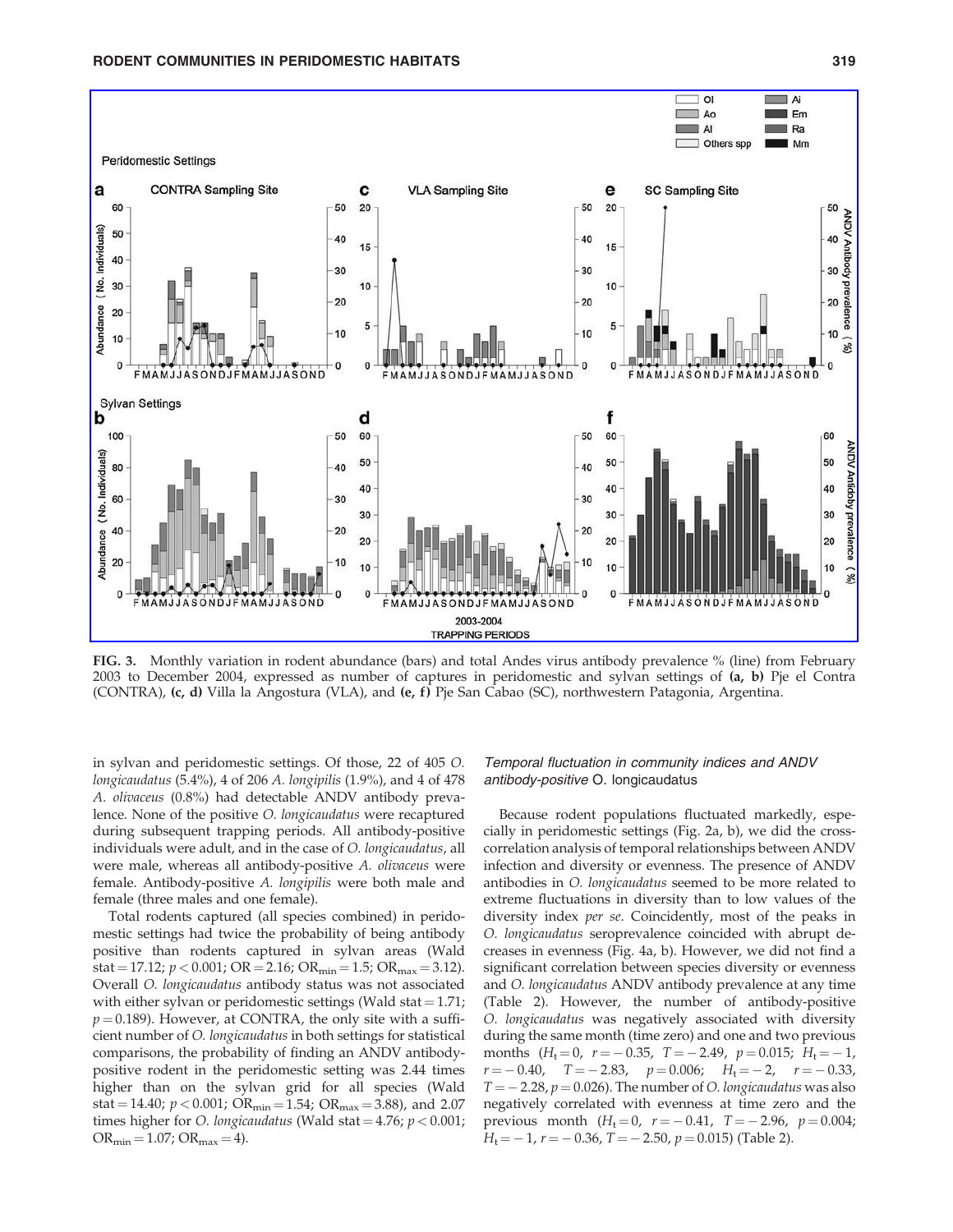|      |                                                                                                                                                                                                                |                                                 |                 |                                                | CONTRA                   |                                                                                                                                                                                                                                                                                                                             |                                                                                                 |                                                  |                                                                                                                                     | <b>SC</b>                    |                                  |                           |                                                  |                                 | VIA                                                                        |                                                                                                               |                            |
|------|----------------------------------------------------------------------------------------------------------------------------------------------------------------------------------------------------------------|-------------------------------------------------|-----------------|------------------------------------------------|--------------------------|-----------------------------------------------------------------------------------------------------------------------------------------------------------------------------------------------------------------------------------------------------------------------------------------------------------------------------|-------------------------------------------------------------------------------------------------|--------------------------------------------------|-------------------------------------------------------------------------------------------------------------------------------------|------------------------------|----------------------------------|---------------------------|--------------------------------------------------|---------------------------------|----------------------------------------------------------------------------|---------------------------------------------------------------------------------------------------------------|----------------------------|
|      |                                                                                                                                                                                                                |                                                 | Peridomestic    |                                                |                          | Sylvan                                                                                                                                                                                                                                                                                                                      |                                                                                                 |                                                  |                                                                                                                                     | Peridomestic                 | Sylvan                           |                           | Peridomestic                                     |                                 |                                                                            | Sylvan                                                                                                        |                            |
|      | Months                                                                                                                                                                                                         | õ                                               | Ao              | Total                                          | õ                        | $\overline{A}$                                                                                                                                                                                                                                                                                                              | $\mathcal{A}o$                                                                                  | Total                                            | $\tilde{O}$                                                                                                                         | Total                        | Total                            | ð                         | $\overline{A}$                                   | Total                           | $\tilde{O}$                                                                | $A$ o                                                                                                         | Total                      |
| 2003 | February                                                                                                                                                                                                       |                                                 |                 |                                                |                          |                                                                                                                                                                                                                                                                                                                             | $\circ$                                                                                         |                                                  |                                                                                                                                     |                              |                                  |                           |                                                  |                                 |                                                                            | g                                                                                                             |                            |
|      | March                                                                                                                                                                                                          |                                                 |                 |                                                |                          |                                                                                                                                                                                                                                                                                                                             |                                                                                                 |                                                  |                                                                                                                                     |                              |                                  |                           | $\begin{smallmatrix}0&0\\0&0&0\end{smallmatrix}$ | $\frac{0}{33.3}$                |                                                                            |                                                                                                               |                            |
|      | April                                                                                                                                                                                                          |                                                 |                 |                                                | $\circ \circ \circ$      |                                                                                                                                                                                                                                                                                                                             |                                                                                                 |                                                  |                                                                                                                                     |                              |                                  |                           |                                                  |                                 |                                                                            |                                                                                                               |                            |
|      | May                                                                                                                                                                                                            |                                                 |                 |                                                |                          | $\begin{array}{c} 0 & 0 & 0 & 0 & 0 \\ 0 & 0 & 0 & 0 & 0 \\ 0 & 0 & 0 & 0 & 0 \\ 0 & 0 & 0 & 0 & 0 \\ 0 & 0 & 0 & 0 & 0 \\ 0 & 0 & 0 & 0 & 0 \\ 0 & 0 & 0 & 0 & 0 \\ 0 & 0 & 0 & 0 & 0 \\ 0 & 0 & 0 & 0 & 0 \\ 0 & 0 & 0 & 0 & 0 \\ 0 & 0 & 0 & 0 & 0 \\ 0 & 0 & 0 & 0 & 0 & 0 \\ 0 & 0 & 0 & 0 & 0 & 0 \\ 0 & 0 & 0 & 0 &$ | $\begin{array}{c} 0 & 0 & 0 \\ 0 & 0 & 0 \\ 0 & 0 & 0 \\ 0 & 0 & 0 \\ 0 & 0 & 0 \\ \end{array}$ |                                                  | $\begin{array}{c c} \circ & \circ & \circ \\ \circ & \circ & \circ \\ \hline & \circ & \circ \\ \hline & \circ & \circ \end{array}$ |                              |                                  |                           | $\circ$                                          | $\circ \circ \circ$             | $2^{\circ}$ = $\frac{1}{2}$                                                | $\begin{array}{cccccccccc} \circ & \circ & \circ & \circ & \circ & \circ & \circ & \circ & \circ \end{array}$ | $\sum_{i=1}^{n}$           |
|      | Jume                                                                                                                                                                                                           |                                                 |                 |                                                | 20.0(1)                  |                                                                                                                                                                                                                                                                                                                             |                                                                                                 |                                                  |                                                                                                                                     |                              |                                  |                           |                                                  |                                 |                                                                            |                                                                                                               |                            |
|      | July                                                                                                                                                                                                           | $11.7(2)$<br>$6.9(2)$<br>$16.6(1)$<br>$10.0(1)$ |                 | $8.3$ (2)<br>$5.4$ (2)<br>$11.8$ (2)<br>$12.5$ |                          |                                                                                                                                                                                                                                                                                                                             |                                                                                                 |                                                  |                                                                                                                                     |                              |                                  |                           |                                                  |                                 |                                                                            |                                                                                                               |                            |
|      | August                                                                                                                                                                                                         |                                                 |                 |                                                |                          |                                                                                                                                                                                                                                                                                                                             |                                                                                                 |                                                  |                                                                                                                                     |                              |                                  |                           |                                                  |                                 |                                                                            |                                                                                                               |                            |
|      | September                                                                                                                                                                                                      |                                                 |                 |                                                |                          |                                                                                                                                                                                                                                                                                                                             |                                                                                                 |                                                  | $ $ $\circ$                                                                                                                         |                              |                                  | $\circ$                   |                                                  | $\circ$                         |                                                                            |                                                                                                               |                            |
|      | October                                                                                                                                                                                                        |                                                 | 16.6(           |                                                |                          |                                                                                                                                                                                                                                                                                                                             |                                                                                                 |                                                  |                                                                                                                                     |                              |                                  |                           |                                                  |                                 |                                                                            |                                                                                                               |                            |
|      | November                                                                                                                                                                                                       |                                                 | $\circ$         |                                                |                          |                                                                                                                                                                                                                                                                                                                             |                                                                                                 |                                                  |                                                                                                                                     |                              |                                  |                           | $\circ$                                          | $\circ$ $\circ$                 |                                                                            |                                                                                                               |                            |
|      | December                                                                                                                                                                                                       |                                                 |                 |                                                |                          |                                                                                                                                                                                                                                                                                                                             |                                                                                                 |                                                  |                                                                                                                                     |                              |                                  |                           |                                                  |                                 |                                                                            |                                                                                                               |                            |
| 2004 | January                                                                                                                                                                                                        |                                                 |                 | $\circ$                                        | 50.00000                 |                                                                                                                                                                                                                                                                                                                             |                                                                                                 |                                                  |                                                                                                                                     |                              |                                  |                           |                                                  | $\circ \circ \circ \circ \circ$ | $\circ \circ \circ \circ \circ$                                            |                                                                                                               | 00000000 H H H H H         |
|      | February                                                                                                                                                                                                       |                                                 |                 |                                                |                          |                                                                                                                                                                                                                                                                                                                             |                                                                                                 |                                                  |                                                                                                                                     |                              |                                  |                           | $\circ$                                          |                                 |                                                                            |                                                                                                               |                            |
|      | March                                                                                                                                                                                                          |                                                 |                 | $\circ$                                        |                          |                                                                                                                                                                                                                                                                                                                             | 0000002                                                                                         |                                                  | $\circ \circ \circ \circ \circ \circ \circ$                                                                                         |                              |                                  | $\circ \circ \circ \circ$ |                                                  |                                 |                                                                            | 0000000                                                                                                       |                            |
|      | April                                                                                                                                                                                                          | $9.5(2)$<br>14.3(1)                             |                 | 5.8 (1)<br>6.3 (1)                             |                          |                                                                                                                                                                                                                                                                                                                             |                                                                                                 |                                                  |                                                                                                                                     |                              |                                  |                           |                                                  |                                 |                                                                            |                                                                                                               |                            |
|      | May                                                                                                                                                                                                            |                                                 |                 |                                                |                          |                                                                                                                                                                                                                                                                                                                             |                                                                                                 |                                                  |                                                                                                                                     |                              |                                  |                           |                                                  |                                 |                                                                            |                                                                                                               |                            |
|      | June                                                                                                                                                                                                           | $\circ$                                         |                 | $\circ$                                        |                          |                                                                                                                                                                                                                                                                                                                             |                                                                                                 |                                                  |                                                                                                                                     |                              |                                  |                           |                                                  | $\overline{\phantom{a}}$        |                                                                            |                                                                                                               |                            |
|      | July                                                                                                                                                                                                           | $\Xi$                                           | ę               | $\Xi$                                          | g                        |                                                                                                                                                                                                                                                                                                                             |                                                                                                 |                                                  |                                                                                                                                     |                              |                                  |                           |                                                  | $\Box$                          | 0027.3                                                                     |                                                                                                               |                            |
|      | August <sub>.</sub>                                                                                                                                                                                            |                                                 |                 |                                                |                          |                                                                                                                                                                                                                                                                                                                             |                                                                                                 |                                                  |                                                                                                                                     |                              |                                  |                           |                                                  |                                 |                                                                            |                                                                                                               |                            |
|      | September                                                                                                                                                                                                      |                                                 |                 | $\circ$                                        |                          |                                                                                                                                                                                                                                                                                                                             |                                                                                                 |                                                  |                                                                                                                                     |                              | $\circ\circ\circ\circ\circ\circ$ |                           | $\circ$                                          | $\circ$                         |                                                                            | $\circ$ $\circ$                                                                                               |                            |
|      | October                                                                                                                                                                                                        |                                                 |                 |                                                |                          |                                                                                                                                                                                                                                                                                                                             |                                                                                                 |                                                  |                                                                                                                                     |                              |                                  |                           |                                                  |                                 | 14.3                                                                       |                                                                                                               |                            |
|      | November                                                                                                                                                                                                       |                                                 |                 |                                                | $\overline{\phantom{0}}$ |                                                                                                                                                                                                                                                                                                                             |                                                                                                 |                                                  |                                                                                                                                     |                              |                                  | $\circ$                   |                                                  | $\circ$                         |                                                                            |                                                                                                               |                            |
|      | December                                                                                                                                                                                                       |                                                 |                 |                                                |                          |                                                                                                                                                                                                                                                                                                                             |                                                                                                 |                                                  | 07.7                                                                                                                                |                              |                                  |                           |                                                  |                                 | $40.0$<br>$75.0$<br>$8$<br>$101$                                           |                                                                                                               |                            |
|      | $(\%)$<br>Seroprev                                                                                                                                                                                             | 7.6                                             |                 | 5.0                                            | $\frac{1}{2}$            |                                                                                                                                                                                                                                                                                                                             |                                                                                                 |                                                  |                                                                                                                                     |                              |                                  |                           | 4.5                                              | $\tilde{\circ}$                 |                                                                            |                                                                                                               | $rac{3}{9}$<br>$rac{3}{2}$ |
|      | Positives                                                                                                                                                                                                      | $\overline{10}$                                 |                 |                                                |                          |                                                                                                                                                                                                                                                                                                                             |                                                                                                 | $rac{8}{684}$                                    |                                                                                                                                     |                              |                                  | $\frac{0}{1}$             | $\frac{1}{2}$                                    | $\frac{1}{38}$                  |                                                                            |                                                                                                               |                            |
|      | Analyzed                                                                                                                                                                                                       | 131                                             | $\frac{1.9}{1}$ | 219                                            | <b>150</b>               |                                                                                                                                                                                                                                                                                                                             |                                                                                                 |                                                  |                                                                                                                                     |                              | 300                              |                           |                                                  |                                 |                                                                            | 64                                                                                                            |                            |
|      | Values in parentheses are the numbers of infected Oligoryzomys long<br>[CONTRA], Pje San Cabao [SC], and Villa La Angostura [VLA] and in<br>ND, no data because no traps were set in that month; -, no capture |                                                 |                 |                                                |                          | s were registered in that mont<br>both svlvan an<br><i>icaudatus</i> (OI)                                                                                                                                                                                                                                                   |                                                                                                 | Abrothrix olivaceus (<br>$\overline{\mathbf{1}}$ | month for                                                                                                                           | and ک<br>(Ao), and Abrothrix | longipilis                       |                           | northwestern                                     | l'atagonia,                     | (Al) and total combined species, for three sites (Pje el Contra<br>gentina |                                                                                                               |                            |

TABLE 1. MONTHLY ANDES VIRUS ANTIBODY PREVALENCE OF INFECTION, EXPRESSED AS PERCENTAGES Table 1. Monthly Andes Virus Antibody Prevalence of Infection, Expressed as Percentages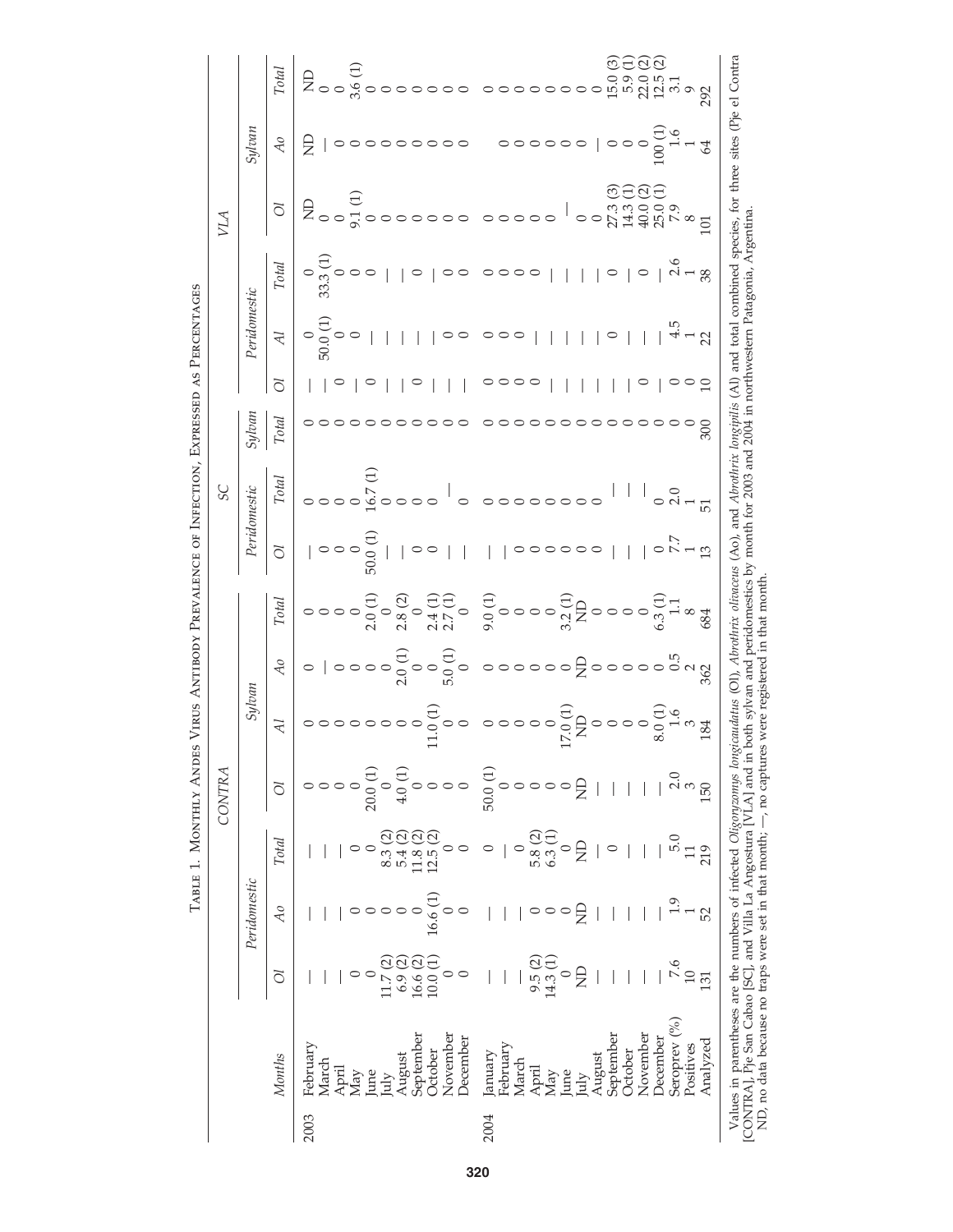

FIG. 4. Temporal fluctuation in O. longicaudatus Andes virus antibody prevalence and (a) diversity  $(H'')$  or (b) evenness in CONTRA peridomestic and sylvan setting and VLA sylvan setting, northwestern Patagonia Argentina. Hatching denotes months in which there were no Oligoryzomys longicaudatus captures. Continuous lines indicate diversity (a) or evenness (b) and bars indicate antibody prevalence.

|                                              | Lag     | Coefficient | T       | p     |
|----------------------------------------------|---------|-------------|---------|-------|
| H vs. O. longicaudatus seroprevalence (%)    | $-3$    | $-0.15$     | $-0.96$ | 0.342 |
|                                              | $-2$    | $-0.14$     | $-0.97$ | 0.337 |
|                                              | $-1$    | $-0.16$     | $-1.10$ | 0.276 |
|                                              | 0       | $-0.15$     | $-1.06$ | 0.294 |
| J vs. O. longicaudatus seroprevalence $(\%)$ | $-3$    | $-0.06$     | $-0.40$ | 0.691 |
|                                              | $-2$    | 0.03        | 0.21    | 0.831 |
|                                              | $-1$    | $-0.09$     | $-0.60$ | 0.549 |
|                                              |         | $-0.09$     | $-0.61$ | 0.542 |
| H vs. no. of infected O. longicaudatus       | -3      | $-0.22$     | $-1.43$ | 0.157 |
|                                              | $-2$    | $-0.33$     | $-2.28$ | 0.026 |
|                                              | $-1$    | $-0.40$     | $-2.83$ | 0.006 |
|                                              |         | $-0.35$     | $-2.49$ | 0.015 |
| J vs. no. of infected O. longicaudatus       | -3      | $-0.05$     | $-0.34$ | 0.731 |
|                                              | $-2$    | $-0.17$     | $-1.13$ | 0.261 |
|                                              | $^{-1}$ | $-0.36$     | $-2.50$ | 0.015 |
|                                              | 0       | $-0.41$     | $-2.96$ | 0.004 |

Table 2. Cross-Correlation Analysis Between Diversity (H) or Evenness (J) and Oligoryzomys longicaudatus Andes Virus Antibody Prevalence (%) or Number of Infected Oligoryzomys longicaudatus AT DIFFERENT LAG TIMES

Statistically significant values are emphasized in bold type.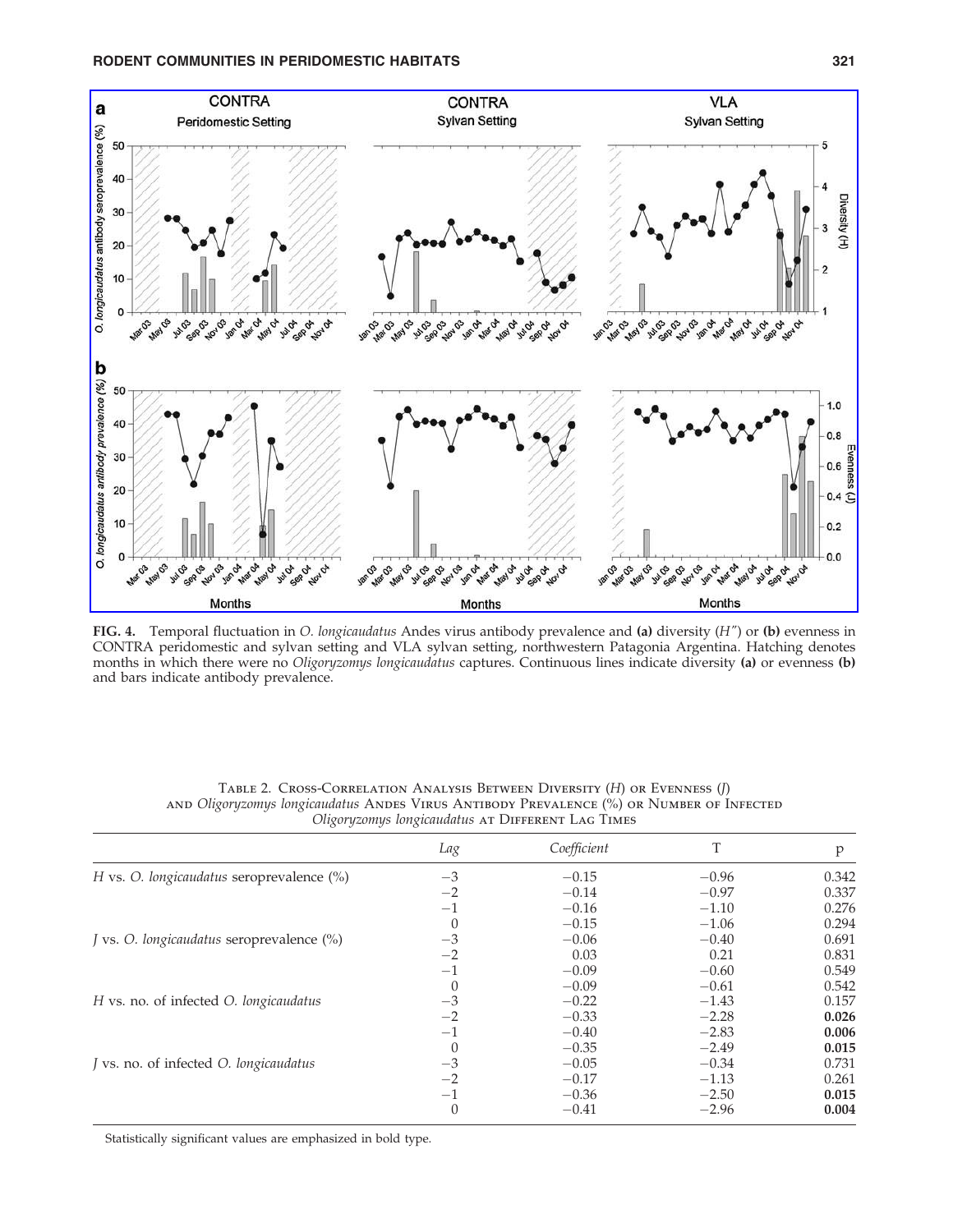#### **Discussion**

The modification of previously continuous natural habitats into peridomestic rural settings, as well as the systematic removal of rodents from these settings, appears to favor the presence of O. longicaudatus. O. longicaudatus was more abundant in peridomestic settings, and other species, presumably more sensitive to disturbance, were less abundant, as indicated by the low species diversity of these settings. Rodent communities in peridomestic settings were highly unstable with temporal fluctuations in abundance, species diversity, and evenness. The low diversity and high abundance of O. longicaudatus in peridomestic settings may favor intraspecific transmission of virus, resulting in the high seroprevalence found in these settings. The rodent community in peridomestic settings was twice as likely to contain antibody-positive individuals than the rodent community in sylvan areas.

Total rodent abundance in peridomestic sites was likely regulated by abundance in nearby sylvan areas. The peridomestic rodent populations seem to act as sinks, with sylvan areas acting as sources. As with deer mice (Peromyscus maniculatus) in Montana (Douglass et al. 2003), continuous removal of rodents from buildings generated a constant turnover in peridomestic rodent populations, which may produce important changes in community composition. However, the ability of O. longicaudatus to disperse into and survive in altered habitats is demonstrated by the fact that it was present in the peridomestic setting and not the sylvan setting at SC. When the population of one species increases in abundance, it may reduce the relative abundance of populations of other species, without necessarily changing total community abundance, resulting in lower evenness and diversity (Brady and Slade 2001). Temporal fluctuations in abundance of O. longicaudatus, the most abundant species in the peridomestic settings, probably caused the observed evenness and diversity fluctuations in these settings.

Species evenness and diversity seem to be important parameters affecting host–pathogen dynamics. Communities with low evenness and high abundance of the primary host may present favorable conditions for intraspecific contact, leading to increased probability of virus transmission. In this study, we found that the number of O. longicaudatus with ANDV antibodies was negatively correlated with diversity and evenness during the same month, as well as with previous months. Other studies (Mills 2005, Clay et al. 2009, Suzan et al. 2009) have reported similar relationships between species diversity and prevalence of infection with hantavirus. We did not, however, find statistical support for the relationship between ANDV antibody prevalence and community parameters. Of the three ANDV antibody-positive species, O. longicaudatus was the most abundant. However, O. longicaudatus abundance and antibody prevalence varied greatly both temporally and spatially. Despite relatively small sample sizes, the hypothesis that habitat modifications of rural peridomestic settings favor the presence of O. longicaudatus was supported in that the abundance of this species was higher in peridomestic versus sylvan settings for both within and between species comparisons. This is especially evident at the SC site where *O. longicaudatus* was captured only in the peridomestic setting. A similar situation was found in Panama (Suzan et al. 2008), where changes in natural environments due to deforestation were associated with increases in the abundance of the principal reservoirs of Choclo and Calabazo hantavirus.

Regarding spatial variability, each site varied according to the level and timing of risk of exposure for humans. Because of a high abundance of O. longicaudatus and high total antibody prevalence, the risk of HPS exposure for humans was high in the peridomestic setting at the CONTRA site, especially during the coldest months of the year. However, at VLA, people maybe at higher risk of exposure to ANDV during spring months (September to December) in sylvan areas because the relative abundance and ANDV antibody prevalence of O. longicaudatus were higher during those months. Overall, the prevalence of ANDV antibodies tended to be high in sylvan sites during warm months of the year (spring and summer). This high spring/summer prevalence is of particular relevance to human risk of infection because both CONTRA and VLA are areas frequented by summer campers.

High relative abundance and high ANDV antibody presence in populations of O. longicaudatus living in peridomestic settings may increase the probability of human exposure to ANDV. O. longicaudatus is a habitat generalist highly capable of adapting to peridomestic habitats. Its propensity for high relative abundance in unstable communities favors intraspecific contact, resulting in higher probabilities of virus transmission. The high ANDV antibody prevalences in populations of O. longicaudatus in peridomestic settings in northern Patagonia, Argentina, may increase the probability of human exposure to ANDV. Similar high prevalence of Sin Nombre Virus in peridomestic settings in North American populations of P. maniculatus and the associated risk to human health were described by Kuenzi et al. (2001).

## Acknowledgments

The authors thank the Neira and Briceño families (Pje El Contra) and Meli-Hue (VLA) for hospitality and logistical support during the entire study. The authors greatly appreciate the permission to work on their properties and at the Centro Integral San Ignacio, San Pedro Ranch, and lote Pasccotto. Lorena Laffitte provided useful advice on statistical analysis. Pablo Carmanchahi and Martin Funes helped at the beginning of the study. The authors thank J. Mills and A. Kuenzi for reviewing an earlier version of this manuscript. Antibody analysis was performed by Paula Padula and staff of the Dpto de Hantavirus, INEI-ANLIS ''Dr. Carlos G. Malbran,'' Buenos Aires, Argentina. This research was funded by the Centro de Ecología Aplicada del Neuquén, Montana Tech University, the National Institutes of Health (grant No. P20RR16455-05 from the INBRE–BRIN program), and the U.S. Centers for Disease Control and Prevention (Atlanta, GA) through cooperative agreement No. US3/CCU813599 and VIGIA (No. 282).

#### Disclosure Statement

No competing financial interests exist.

#### **References**

Armstrong, LR, Zaki, SR, Goldoft, MH, Todd, RL, et al. Hantavirus pulmonary syndrome associated with entering or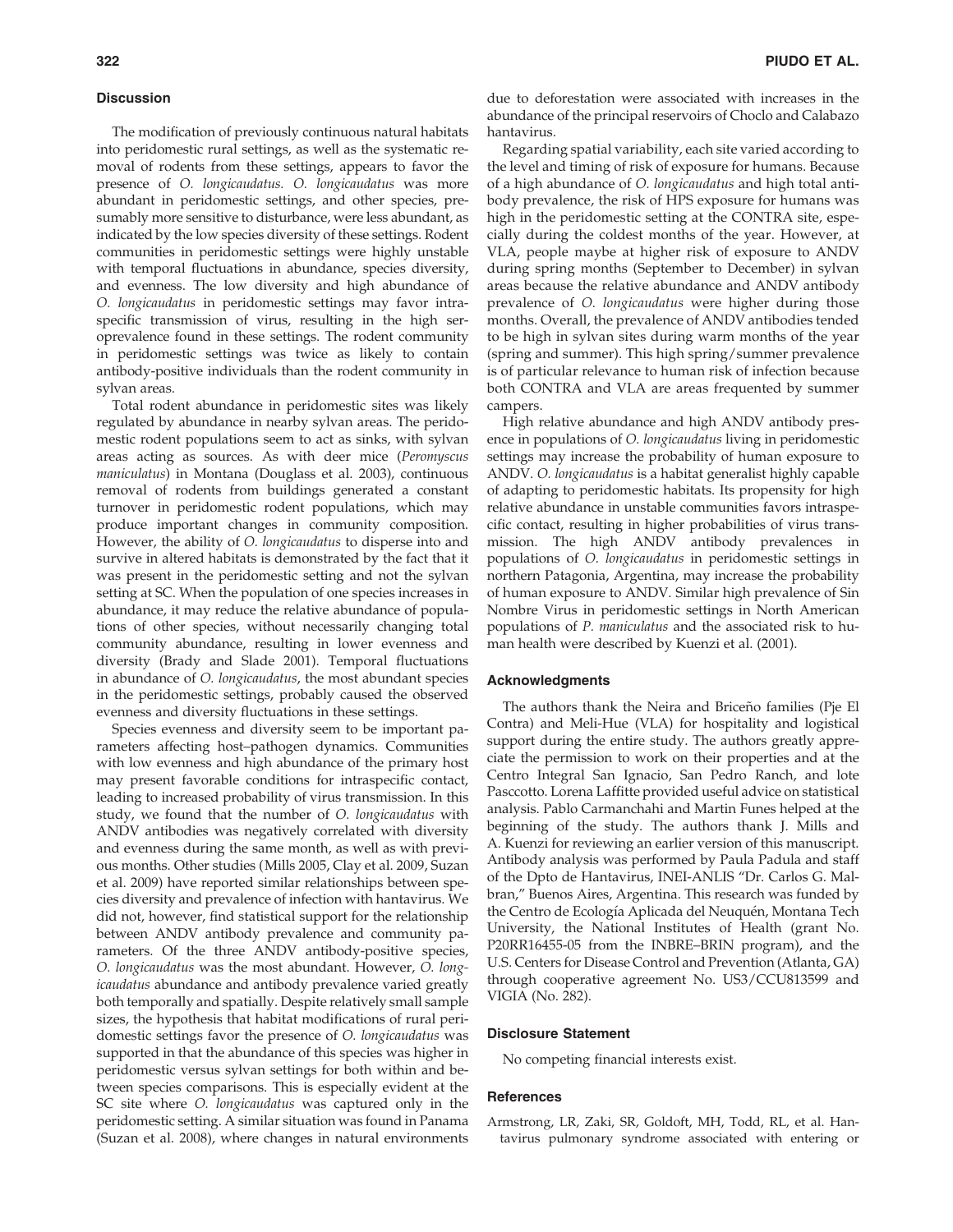## RODENT COMMUNITIES IN PERIDOMESTIC HABITATS **SANTATIS** 323

cleaning rarely used rodent-infected structures. J Infect Dis 1995; 172:1166.

- Brady, MJ, Slade, NA. Diversity of grassland rodent community at varying temporal scale: the role of ecologically dominant species. J Mamm 2001; 82:974–983.
- Calisher, CH, Sweeney, WP, Root, JJ, Beaty, BJ. Navigational instinct: a reason not to live traps deer mice in residences. Emerg Infect Dis 1999; 5:175–176.
- Cantoni, G, Padula, P, Calderon, G, Mills, JN, et al. Seasonal variation in prevalence of antibody to hantaviruses in rodents from southern Argentina. Trop Med Int Health 2001; 6:811–816.
- Clay, CA, Lehmer, EM, St. Jeor, S, Dearing, MD. Sin Nombre virus and rodent species diversity: a test of dilution and amplification hypotheses. PLoS ONE 2009; 4:e6467.
- Corley, JC, Fernandez, GJ, Capurro, AF., Novaro, AJ, et al. Selection of cricetine prey by the culpeo fox in Patagonia: a differential prey vulnerability hypothesis. Mammalia 1995; 59:315–325.
- Daniel, Wayne W. Applied Nonparametric Statistics. Boston: Houghton Mifflin, 1978.
- Daszak, P, Cunningham, AA, Hyatt, AD. Antropogenic environmental change and the emergence of infectious diseases in wildlife. Acta Trop 2001; 78:103–116.
- Douglass, RJ, kuenzi, AJ, Williams, CY, Douglass, SJ, et al. Removing deer mice from buildings and the risk for human exposure to Sin Nombre virus. Emerg Infect Dis 2003; 9: 390–392.
- Feldmann, H, Sánchez, A, Morzunov, S, Spiropoulou, CF, Rollin, PE, Ksiazek, TG, Peters, CJ, Nichol, ST. Utilization of autopsy RNA for the synthesis of the nucleocapsid antigen of a newly recognized virus associated with hantavirus pulmonary syndrome. Virus Res 1993; 30:351–367.
- Glass, GE, Johnson, JS, Hodenbach, GA, Disalvo, C, et al. Experimental evaluation of rodent exclusion methods to reduce hantavirus transmission to humans in rural housing. Am J Trop Med Hyg 1997; 56:359–364.
- González, LA, Murua, R, Jofre, C. Habitat utilization of two species in relation to population outbreaks in southern temperate forests of Chile. Rev Chil Hist Nat 2000; 73:489– 495.
- Guthmann, N, Lozada, M, Monjeau, JA, Heinemann, KM. Population dynamics of five sigmodontine rodents of northwestern Patagonia. Acta Theriol 1997; 42:143–152.
- InfoStat. InfoStat Versión 2009. Grupo InfoStat, FCA. Argentina: Universidad Nacional de Córdoba, 2009.
- Jost, L. Entropy and diversity. Oikos 2006; 113:363–375.
- Kelt, DA, Meserve, L, Lang, BK. Quantitative habitat associations of small mammals in a temperate rainforest in southern Chile: empirical patterns and the importance of ecological scale. J Mammal 1994; 75:890–904.
- Kuenzi, AJ, Douglass, RJ, White, D, Bond, CW, et al. Antibody to Sin Nombre virus in rodents associated with peridomestic habitats in west central Montana. Am J Trop Med Hyg 2001; 64:137–146.
- Levis, S, Morzunov, SP, Rowe, JE, Enria, D, et al. Genetic diversity and epidemiology of hantaviruses in Argentina. J Infect Dis 1998; 177:529–538.
- Lopez, N, Padula, P, Rossi, C, et al. Genetic identification of a new hantavirus causing sever pulmonary syndrome in Argentina. Virology 1996; 220:223–226.
- Mengue, BA, Olson, AM. Role of scale and environmental factors in regulation of community structure. Trends Ecol Evol 1990; 5:52–57.
- Meserve, PL, Le Boulengé, E. Population dynamics and ecology of small mammals in the northen Chilean semiarid region. Fieldiana: Zoology, New Series, 39:413–431. In: Paterson, BD, Timm, RM, eds. Studies in Neotropical Mammalogy: Essays in Honor of Philip Hershkovitz.
- Mills, JN. Regulation of rodent-borne virus in the natural host: implications for human disease. Arch Virol 2005; suppl 19: 45–57.
- Mills, JN, Childs, JE. Ecologic studies of rodents reservoirs: their relevance for human health. Emerg Infect Dis 1998; 4:529–538.
- Mills, JN, Childs, JE, Ksiazek, TG, Peters, CJ. Guidelines for working with rodents potentially infected with hantavirus. J Mammal 1995; 76:716–722.
- Mills, JN, Ksiazek, TG, Ellis, BA, Rollin, PE, et al. Pattern of association with host and habitat: antibody reactive with Sin Nombre virus in small mammals in the major biotic communities of the southern United states. Am J Trop Med Hyg 1997; 56:273–284.
- Monjeau, JA, Sikes, RS, Birney, EC, Guthmann, N, et al. Small mammal community composition within the mayor landscape divisions of Patagonia, southern Argentina. Mastozool Neotropical 1997; 4:113–127.
- Murua, R. Ecología de los reservorios silvestres de hantavirus en Chile. Rev Chil Inf 1998; 15:79–83.
- Murua, R, Gonzalez, LA, Gonzalez, M, Jofre, C. Efectos del florecimiento del arbusto Chusquea quila bambucea) sobre la demografía de poblaciones de roedores de los bosques templados fríos del sur chileno. Bol Soc Biol Concepción 1996; 67:37–42.
- Ostfeld, RS, Keesing, F. Biodiversity and disease risk: the case of Lyme disease. Conserv Biol 2000a; 14:722–728.
- Ostfeld, RS, Keesing, F. The function of biodiversity in the ecology of vector-born zoonotic diseases. Can J Zool 2000b; 78:2061–2078.
- Padula, PJ, Rosi, CM, Della Valle, MO, Martinez, PV, et al. Development and evolution of a solid-phase enzyme inmunoassay base don Andes hantavirus recombinant nucleoprotein. J Med Microbiol 2000; 49:149–155.
- Pearson, OP, Pearson, AK. Ecology and biogeography of the southern rainforest of Argentina. In: Mares, MA., Genoways, HH, eds. Mammalian Biology in South America. Special Publications Series. Sp. Publ. Pymatuning Lab Ecol. University of Pittsburgh 1982; 6:129–142.
- Pini, N, Levis, S, Calderon, G, Ramirez, J, et al. Hantavirus infection in humans and rodents, Northwestern Argentina. Emerg Infect Dis 2003; 9:1070–1076.
- Piudo, L, Monteverde, MJ, Gonzalez Capria, S, Padula, P, et al. Distribution and abundance of sigmodontine rodents in relation to hantavirus in Neuquén, Argentina. J Vector Ecol 2005; 30:119–125.
- Ruedas, LA, Salazar-Bravo, J, Tinnin, DS, Armien, B, et al. Community ecology of small mammal population in Panama following an outbreak of hantavirus pulmonary syndrome. J Vector Ecol 2004; 29:177–191.
- Saunders, DA, Hobbs, RJ, Margules, CR. Biological consequences of ecosystem fragmentation: a review. Conserv Biol 1991; 5:19–35.
- Schmidt, KA, Ostfeld, RS. Biodiversity and dilution effect. Ecology 2001; 82:609–619.
- Suzan, G, Armien, A, Mills, JN, Marce, E, et al. Epidemiological considerations of rodent community composition in fragmented landscapes in Panama. J Mammal 2008; 89:684– 690.